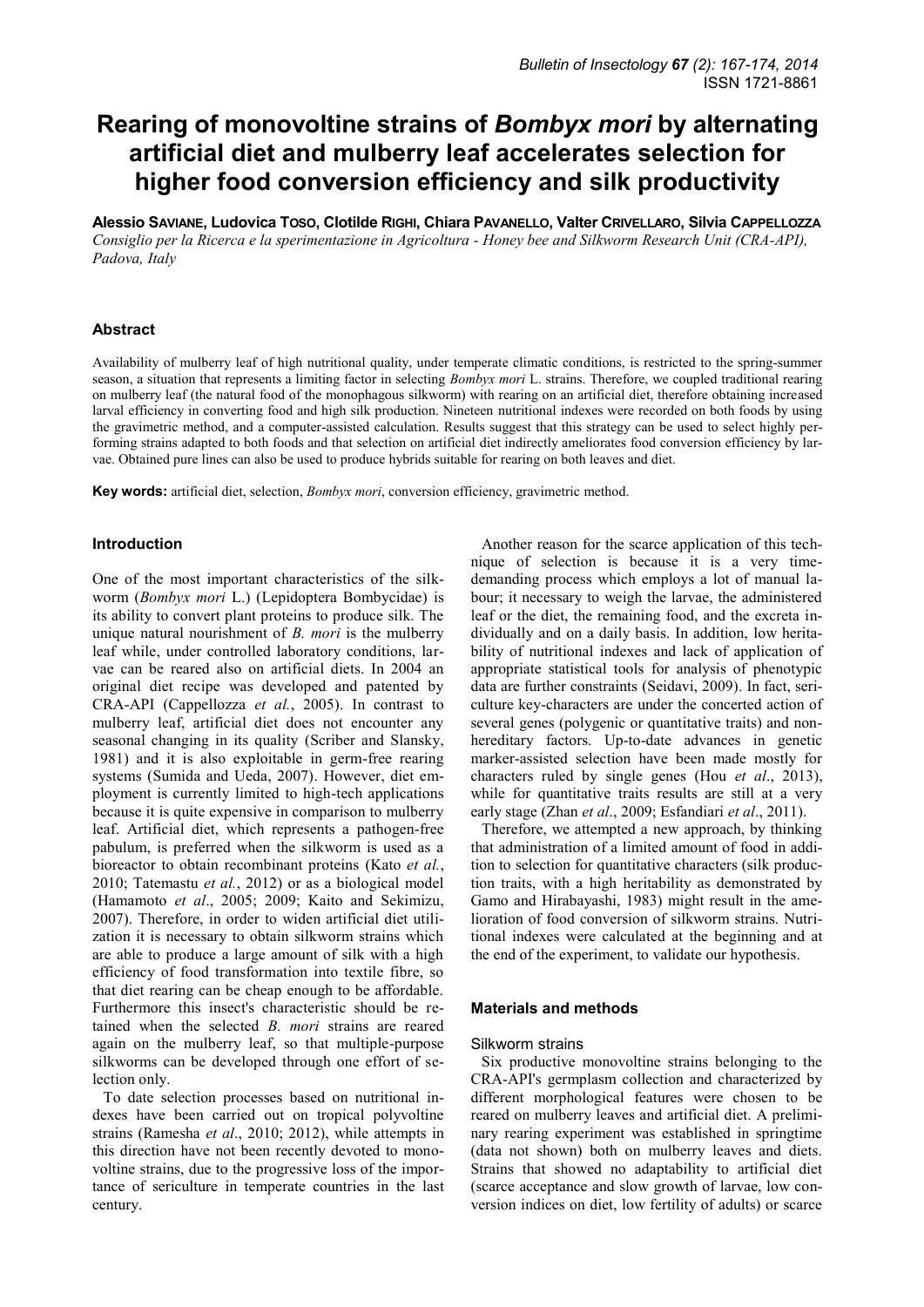silk production were discarded. Strains 129 and 124 (according to germplasm collection progressive numeration) were chosen for selection, because they showed good diet acceptance (higher for strain 129, relatively lower for strain 124). The former has a Japanese phenotype (larval body with markings, and a white peanutshaped cocoon) and it is more adaptable to artificial diet, the latter has a Chinese phenotype (plain larval body and a white oval cocoon) and a lower but acceptable adaptability to artificial diet.

# Selection strategy

Larvae were repeatedly selected for silk production throughout 6 generations over a three-year period and, at the end, evaluated for their nutritional efficiency. Each strain and strain selection were reared three times on artificial diet over the three years of the experiment duration, in the autumn-winter season. Acid treatment of silkworm eggs was carried out to disrupt the diapause of the spring laying. On the other hand, each strain and strain selection coming from diet rearing were reared three times on mulberry leaf over the three years of the experiment duration, in the spring-summer season. Larvae were reared as a bulk according to the best practical procedures both on mulberry leaves and artificial diet (Cappellozza *et al.*, 2005; Grekov *et al.*, 2005) until the end of the fourth instar. After the last moult, 3 batches of 100 healthy larvae for each strain were reared until cocoon spinning. On diet, larvae ate a daily fixed and weighed amount of food sufficient to achieve the wandering stage (Cappellozza and Saviane, 2009). This phase of selection was established to individuate the best silk producers, able to convert a measured amount of food into silk, without wasting a large amount of food for their body metabolism. On the other hand, on leaf, larvae ate *ad libitum* until the wandering stage. Leaf selection was alternated with diet selection, in order not to weaken strains by continuous diet rearing; this also permitted a slow adaptation to diet rearing avoiding a quick decrease in silk production capacity.

# Production assessment

Five to six days after spinning, cocoons were collected and individually weighed. They were then cut and the silk shell individually weighed after pupa extraction; eventually the silk ratio was calculated (silk ratio = weight of silk shell/weight of cocoon) according to the pupa sex (Sakaguchi, 1978). Pupae were numbered in order to maintain their production parameters identifiable. Obtained data were processed by designing an Excel data sheet, with a filter fixing a threshold for cocoon and shell weight in addition to silk ratio. The threshold was repeatedly adjusted to achieve identification of the ten best performing individuals for each sex, which were then backcrossed (Greiss, 2003). The highest stringency was applied to shell weight and silk ratio respectively in comparison to other production parameters. Remaining pupae were discarded. Eggs laid by selected moths originated new selections (named 129 top  $10 = 129T10$  and  $124$  top  $10 = 124T10$ ). After each generation silk productivity selection was reiterated for the larvae hatched from each respective egg laying,

while cocoon and shell weight and silk ratio were compared for females and males separately. The original strains 129 and 124 were reared on leaf and diet under the same conditions as 129T10 and 124T10 without any selection pressure to maintain the population of origin as comparison (control).

# Nutritional indexes

At the end of the experiment, after three years, the different strains were assessed for their nutritional efficiency in the fifth instar. Efficiency analysis was limited to this period when larvae consume 80-85% of the total amount of food (Rahmathulla and Suresh, 2008). After rearing in bulk until the end of the last moult, larvae were divided into males and females (Rahmathulla and Suresh, 2008) according to abdominal sexual markings (Sakaguchi, 1978). For each strain (129T10, 129, 124T10 and 124) 8 males and 8 females were individually reared in covered plastic cups both on mulberry leaf and artificial diet until cocoon spinning. Cups were covered to maintain proper humidity, fundamental for correct larval development (Paul *et al.*, 1992; Esfandarani *et al.*, 2002). After the beginning of the wandering stage larvae were left in the cups without food where they completed their spinning process. In accordance with the standard gravimetric method (Waldbauer, 1968) the fresh weight of larvae, newly added food (leaf or diet), faeces and left over food were recorded on a daily basis and used to calculate nutritional indexes (Ramesha *et al*., 2010; 2012). Furthermore, we introduced the correction proposed by Candy and Baker (2002), which is the most appropriate, in our experimental setup, for the calculation of ingested food. Formulae, which were utilized in index calculation for consumption traits are as follows:

• *Ingesta (I)* = 
$$
\frac{w_{t0} - w_{t1}F}{\{(F-1)[\ln(F)]^{-1}\}}
$$

where  $w_{t0}$  and  $w_{t1}$  represent the weight of freshly added food and left over food respectively;  $F$  is a weight correction factor for natural moisture loss and is calculated as the ratio between initial and final weight (after 24 hours) of an amount of control food.

- $Digesta(D) = Ingesta fresh weight of litter$
- $Exercise (E) = Ingesta Digesta$
- Approximate Digestibility (AD) =  $\left(\frac{Ingesta}{Excreta}\right) * 100$
- Reference Ratio  $(RR) = \frac{Ingesta}{F$ Excreta
- Consumption Index  $(Cl)$  = Ingesta

V instar mean fresh larval weight \* V instar duration (days)  $Relative Growth Rate (RGR) =$ 

V instar larval weight gain

 $V$  instar mean fresh larval weight  $*V$  instar duration (days)

- $Respiration(R) = Digesta larval maximum weight$
- $Metabolic Rate (MR) =$

Respiration V instar mean fresh larval weight \* V instar duration (days)

Formulae for conversion efficiency of ingesta  $(ECI)$ and digesta  $(ECD)$  are as follows:

• ECI to larva  $(ECI_L) = \frac{V \text{ instant} \text{ larval weight gain}}{I \text{ nearest}}$  $\frac{u_1u_1}{u_2u_2u_3}$  \* 100

• *ECD to larva* 
$$
(ECD_L) = \frac{V \text{ instar larval weight gain}}{Digesta} * 100
$$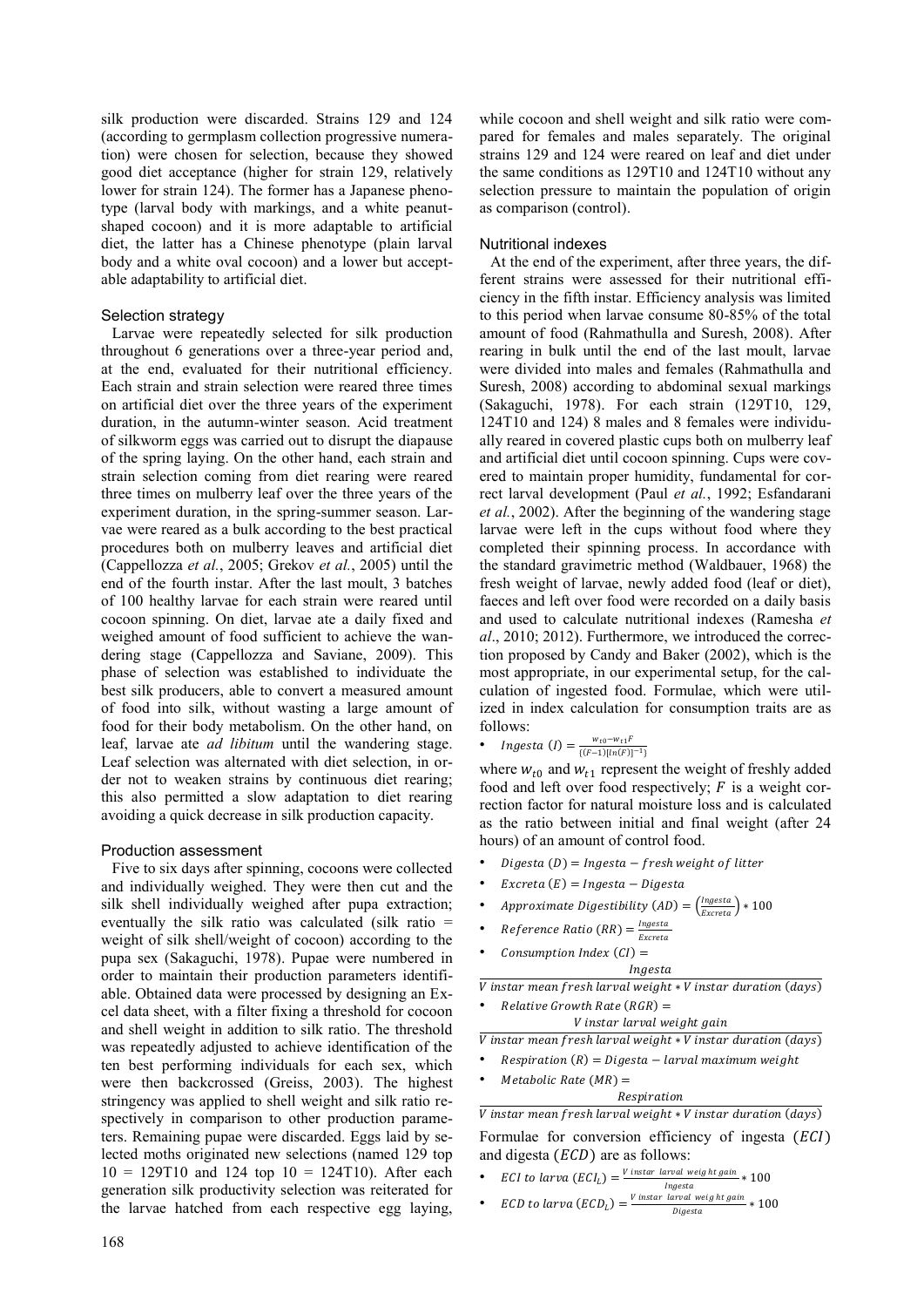• ECI to cocoon  $(ECI_C) = \frac{cocoon \text{ weight}}{\text{length}}$  $\frac{300h \text{ Weyn }t}{\text{Ingesta}} * 100$ 

• *ECD to cocoon (ECD<sub>C</sub>)* = 
$$
\frac{cocoon \text{ weight}}{Digesta} * 100
$$

\n- ECI to shell 
$$
(ECI_S) = \frac{shell\ weight}{Ingesta} * 100
$$
\n- ECD to shell  $(ECD_S) = \frac{shell\ weight}{Di\ cost}$  to 100
\n

Digesta Formulae to calculate ingesta and digesta per gram of

cocoon and cocoon shell are as follows:

- Ingesta per cocoon gram  $(I/g_c) = \frac{Ingesta}{cscon wa}$ cocoon weight
- Digesta per cocoon gram  $(D/g_c) = \frac{Digesta}{cscon$  we cocoon weight
- Ingesta per shell gram  $(I/g_S) = \frac{Ingesta}{shall, wali}$ shell weight
- Digesta per shell gram  $(D/g_S) = \frac{Digesta}{\text{shell weight}}$ shell weig ht

During the experiments, a reserve batch was reared for each thesis to possibly replace larvae with abnormal development.

#### Statistical analysis

After three years and six generations of selection nutritional indexes data were analyzed by means of ANOVA and significant differences explored by Tukey's post-hoc test.

#### **Results**

# Selection for silk production

As explained in the previous paragraph, selection based on main productive traits was carried out in alternation on mulberry leaf and on artificial diet; T10 subpopulations started to split themselves from parental strains throughout generations. Our experiment confirmed the high heritability of characters like cocoon weight (73.60%), shell weight (80.20%) and shell ratio (72.40%) (Gamo and Hirabayashi, 1983). However, some differences in heritability were observed between

strains 129 and 124, proving that gene frequencies, which differ among different populations, affect the selection process (Grekov *et al.*, 2005). In particular strain 129 increased its performances more than strain 124. 129T10 males were superior to 129 males (parental strain) with respect to shell  $(0.351 \text{ g} \pm 0.034 \text{ vs. } 0.321 \text{ g})$  $\pm$  0.027) and cocoon weights (1.463 g  $\pm$  0.091 vs. 1.337 g  $\pm$  0.108) without decreasing their cocoon silk ratios  $(23.97 \pm 1.83 \text{ vs. } 24.03 \pm 1.52)$  (table 1) and the same behaviour was recorded for females for the same parameters (shell weight: 0.369 g  $\pm$  0.034 vs. 0.342 g  $\pm$ 0.031; cocoon weight: 1.793 g  $\pm$  0.121 vs. 1.677 g  $\pm$ 0.146; cocoon silk ratio:  $20.64 \pm 1.94$  vs.  $20.45 \pm 1.17$ ) (table 2). An identical trend was assessed when 124T10- 124 male silk shells (0.309 g  $\pm$  0.034 vs. 0.296 g  $\pm$ 0.029) were compared (table 1) even though the differences between them were not significant; on the other hand, silk ratios showed significant differences (23.75  $\pm$ 2.45 vs.  $22.50 \pm 2.02$ ). Difference was also significant for shells in the female group (0.349 g  $\pm$  0.030 vs. 0.314 g  $\pm$  0.024) (table 2).

# Consumption traits

Following the gravimetric method we calculated 9 indexes concerning consumption traits in the 4 strains under examination, separately for males and females, and on both foods. Ingesta (I), digesta (D), excreta (E), approximate digestibility (AD), reference ratio (RR), consumption index (CI), relative growth rate (RGR), respiration (R) and metabolic rate (MR) values were analyzed using factorial ANOVA and post-hoc Tukey's test. The analyzed factors were "Strain" (4 levels), "Diet" (2 levels) and "Gender" (2 levels). Observing table 3 it is possible to see that the highest order interaction was neither significant for any consumption trait index nor for the Diet\*Gender interaction. The Strain\*Gender interaction was significant only for I and RGR values.

Table 1. Data on male raw productivity recorded on mulberry leaves during the 3<sup>rd</sup> year of selection, spring-summer season. Silk ratio is calculated as the ratio between cocoon weight and shell weight in grams.

| Strain | $C_{\text{0}}(q)$   | Shell $\pm$ SD (g)   | Silk ratio $\pm$ SD $(\% )$ |
|--------|---------------------|----------------------|-----------------------------|
| 129T10 | $1.463 \pm 0.091$ a | $0.351 \pm 0.034$ a  | $23.97 \pm 1.83$ a          |
| 129    | $1.337 \pm 0.108$ b | $0.321 \pm 0.027$ b  | $24.03 \pm 1.52$ a          |
| 124T10 | $1.303 \pm 0.099$ b | $0.309 \pm 0.034$ bc | $23.75 \pm 2.45$ a          |
| 124    | $1.322 \pm 0.133$ b | $0.296 \pm 0.029$ c  | $22.50 \pm 2.02$ b          |

Data are sorted according to descending shell weights. As the omnibus test was significant for all parameters (pvalue < 0.001) post-hoc test was carried out. Different letters indicate significant differences among strains according to Tukey's test. Data were recorded on 50 individuals per strain.

Table 2. Data on female raw productivity recorded on mulberry leaves during the 3<sup>rd</sup> year of selection, springsummer season. Silk ratio is calculated as the ratio between cocoon weight and shell weight in grams.

| Strain | $C_{\text{ocoon}} \pm SD(g)$ | Shell $\pm$ SD (g)  | Silk ratio $\pm$ SD $(\% )$ |
|--------|------------------------------|---------------------|-----------------------------|
| 129T10 | $1.793 \pm 0.121$ a          | $0.369 \pm 0.034$ a | $20.64 \pm 1.94$ a          |
| 124T10 | $1.660 \pm 0.150$ b          | $0.349 \pm 0.030$ b | $21.11 \pm 1.64$ a          |
| 129    | $1.677 \pm 0.146$ b          | $0.342 \pm 0.031$ b | $20.45 \pm 1.17$ a          |
| 124    | $1.621 \pm 0.148$ b          | $0.314 \pm 0.024$ c | $19.44 \pm 1.33$ b          |

As in table 1 different letters indicate significant differences according to ANOVA and Tukey's post-hoc test. Data were recorded on 50 individuals per strain.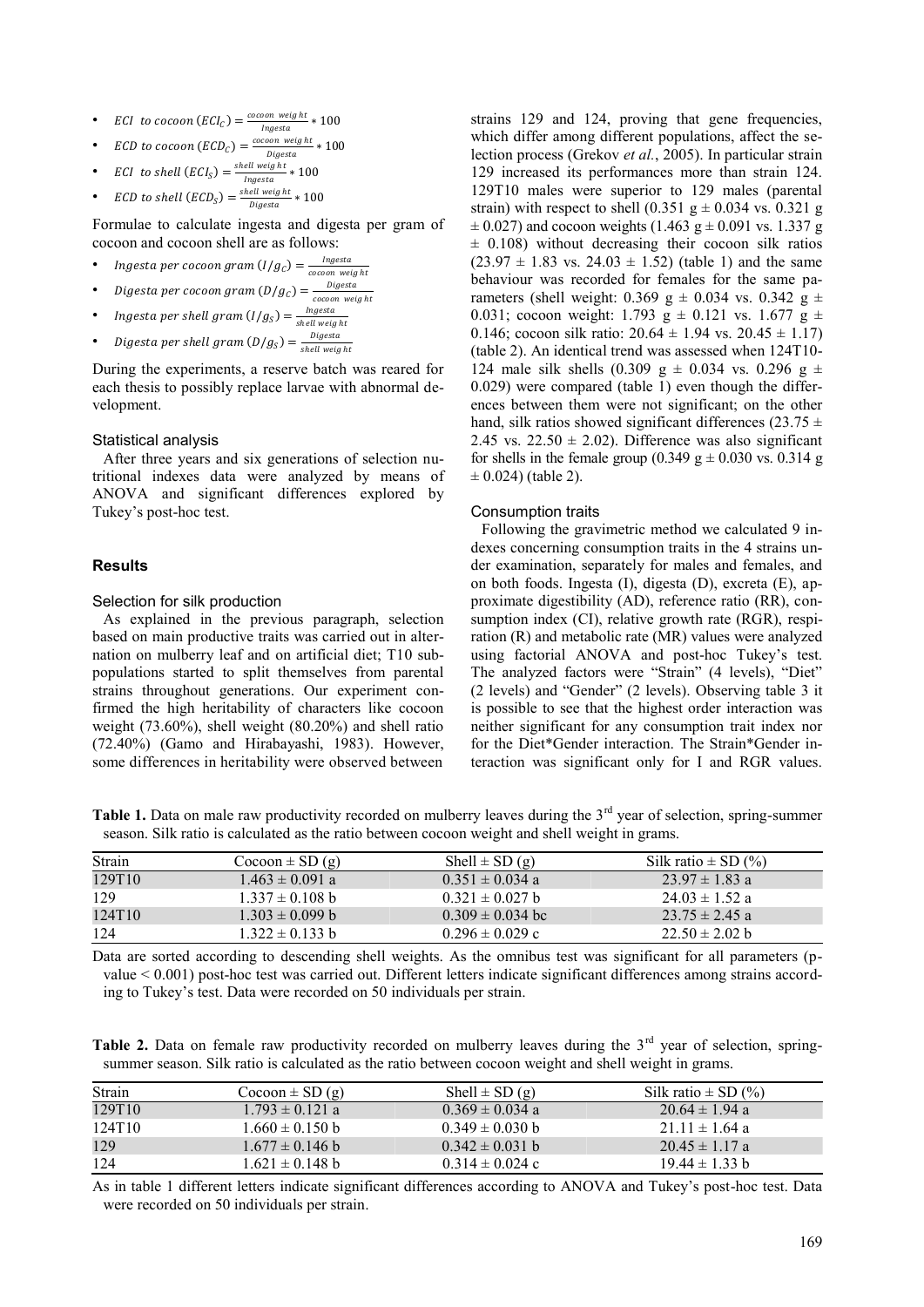|                    | ັ       |         |          |         |         |         |         |         |         |
|--------------------|---------|---------|----------|---------|---------|---------|---------|---------|---------|
| Factor             | (p)     | D(p)    | E<br>(p) | AD(p)   | RR(p)   | CI(p)   | RGR(p)  | R(p)    | MR(p)   |
| Strain             | < 0.001 | 0.262   | < 0.001  | 0.001   | < 0.001 | < 0.001 | < 0.001 | 0.008   | < 0.001 |
| Diet               | < 0.001 | < 0.001 | < 0.001  | < 0.001 | 0.092   | < 0.001 | < 0.001 | < 0.001 | 0.035   |
| Gender             | < 0.001 | < 0.001 | < 0.001  | 0.002   | 0.003   | 0.040   | 0.251   | 0.397   | 0.576   |
| Strain*Diet        | < 0.001 | < 0.001 | < 0.001  | 0.015   | 0.025   | < 0.001 | < 0.001 | < 0.001 | < 0.001 |
| Strain*Gender      | 0.035   | 0.214   | 0.333    | 0.715   | 0.993   | 0.759   | < 0.001 | 0.704   | 0.680   |
| Diet*Gender        | 0.321   | 0.133   | 0.724    | 0.942   | 0.343   | 0.333   | 0.510   | 0.863   | 0.580   |
| Strain*Diet*Gender | 0.963   | 0.475   | 0.350    | 0.146   | 0.155   | 0.769   | 0.325   | 0.193   | 0.081   |

**Table 3.** ANOVA results for consumption traits. P-values for main effects and interactions are reported and marked in accordance to significance.

I, ingesta; D, digesta; E, excreta; AD, approximate digestibility; RR, reference ratio; CI, consumption index; RGR, relative growth rate; R, respiration; MR, metabolic rate.

**Table 4.** ANOVA results efficiency traits. P-values for main effects and interactions are reported and marked in accordance to significance.

| Factor/Interaction | $ECIL$ (p) $ECDL$ | (p)          | $ECI_{C}$ (p) | $ECD_C(p) ECI_S(p) ECD_S(p) I/g_C(p) D/g_C(p) I/g_S(p) D/g_S(p)$ |         |              |                  |                 |              |              |
|--------------------|-------------------|--------------|---------------|------------------------------------------------------------------|---------|--------------|------------------|-----------------|--------------|--------------|
| Strain             | < 0.001           | $\leq 0.001$ | < 0.001       | 0.093                                                            | < 0.001 | 0.053        | $\leq 0.001$     | 0.043           | < 0.001      | 0.085        |
| Diet               | < 0.001           | $\leq 0.001$ | < 0.001       | $\leq 0.001$                                                     | < 0.001 | $\leq 0.001$ | -001<br>$\leq 0$ | < 0.001         | $\leq 0.001$ | $\leq 0.001$ |
| Gender             | 0.015             | 0.316        | < 0.001       | $\leq 0.001$                                                     | < 0.001 | < 0.001      | $\leq 0.001$     | 0.003           | 0.001        | $\leq 0.001$ |
| Strain*Diet        | < 0.001           | $\leq 0.001$ | 0.194         | 0.285                                                            | < 0.001 | < 0.001      | 0.122            | 178<br>$\Omega$ | < 0.001      | 0.001        |
| Strain*Gender      | 0.188             | 0.135        | 0.448         | 0.633                                                            | 0.004   | 0.084        | 0.414            | 0.764           | 0.044        | 0.199        |
| Diet*Gender        | 0.198             | 0.351        | 0.428         | 0.801                                                            | 0.646   | 0.674        | 0.310            | 0.650           | 0.477        | 0.280        |
| Strain*Diet*Gender | 0.974             | 0.239        | 0.512         | 0.083                                                            | 0.872   | 0.889        | 0 3 2 3          | 0.053           | 0.822        | 0.942        |

 $ECI<sub>L</sub>-ECD<sub>L</sub>$ , respectively efficiency of conversion of ingesta and digesta to larva;  $ECI<sub>C</sub>-ECD<sub>C</sub>$ , respectively efficiency of conversion of ingesta and digesta to cocoon; ECI<sub>S</sub>-ECD<sub>S</sub>, respectively efficiency of conversion of ingesta and digesta to shell;  $I/g_C-D/g_C$ , respectively ingesta and digesta per gram of cocoon;  $I/g_S-D/g_S$ , respectively ingesta and digesta per gram of shell.

**Table 5.** A summary of the most important indexes used to evaluate the cost-benefit ratio for males and females. Tukey's post-hoc tests were carried out after significant ANOVA omnibus test. Different letters indicate significant differences among genders according to Tukey's test.

| Gender | $I \pm SD(g)$ |  | $CI \pm SD$ $ECI_L \pm SD$ (%) $ECI_C \pm SD$ (%) $ECI_S \pm SD$ (%) $I/g_C \pm SD$ (g) $I/g_S \pm SD$ (g)                               |  |  |
|--------|---------------|--|------------------------------------------------------------------------------------------------------------------------------------------|--|--|
| Males  |               |  | $-8.436\pm1.324$ a $0.696\pm0.097$ b $29.366\pm3.736$ b $15.501\pm1.481$ b $3.461\pm0.425$ a $6.509\pm0.618$ b $29.326\pm3.626$ a        |  |  |
|        |               |  | Females $9.385\pm1.476$ b $0.678\pm0.090$ a $30.411\pm4.260$ a $16.694\pm1.542$ a $3.291\pm0.369$ b $6.042\pm0.584$ a $30.775\pm3.573$ b |  |  |

I, ingesta; CI, consumption index;  $ECI_L$  efficiency of conversion of ingesta to larva;  $ECI_C$  efficiency of conversion of ingesta to cocoon; ECI<sub>S</sub> efficiency of conversion of ingesta to shell;  $I/g<sub>C</sub>$  ingesta per gram of cocoon;  $I/g<sub>S</sub>$  ingesta per gram of shell.

On the other hand, the Strain\*Diet interaction was significant for all the indexes, the Gender main effect was significant for all the indexes except for RGR, R, and MR, and the main effects Strain and Diet were significant for all the indexes except for D and RR respectively. On the whole, by evaluating the consumption indexes and particularly those involved in optimizing the cost-benefit ratio (Ramesha *et al*., 2012) as I and CI, it was clearly shown that males have the lowest consumption (table 5 and 9) which principally occurred on mulberry leaf (table 6). Moreover, among the strains, 129T10 exhibited the best performances if compared to its parental strain (129) and to the other 2 strains (table 7); in particular, these showed a significantly different behaviour in relation to their interaction with the factor Diet (table 8). Results of 129T10 were, on the other hand, the most consistent, independently from the food, while 124T10 was very sensitive to the kind of nutritional source, even when compared to 124, with reasonably good performances on mulberry leaf and very negative outputs on artificial diet.

# Efficiency traits

Efficiency of conversion of ingesta (ECI) and digesta (ECD) to larva, cocoon and shell for males and females was calculated on both mulberry leaves and artificial diet. The same was done for ingesta and digesta per gram (respectively I/g and D/g) of cocoon and silk shell. Factorial ANOVA was carried out in the same way as consumption traits and the results are summarized in table 4. Three-way interaction was neither significant for any index nor for the Diet\*Gender interaction, whereas the Strain\*Gender interaction was significant but only for ECI to shell and I/g of shell. The Strain\*Diet interaction was significant for all indexes except for those related to the cocoon (table 4) and the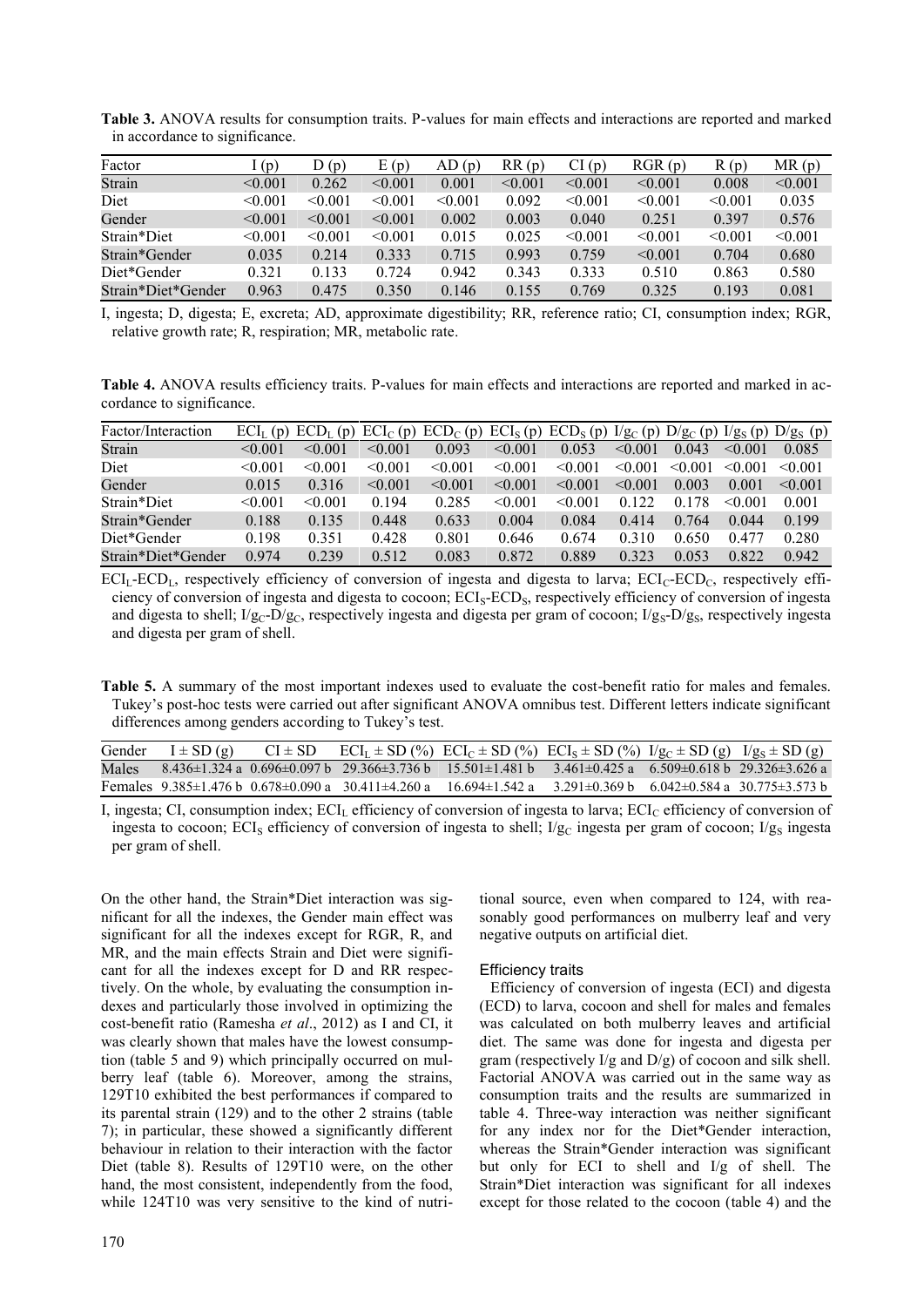**Table 6.** A summary of the most important indexes used to evaluate the cost-benefit ratio on artificial diet and mulberry leaf. Tukey's post-hoc tests were carried out after significant ANOVA omnibus test. Different letters indicate significant differences among foods.

| Diet               | $I \pm SD(g)$ |  | $CI \pm SD$ $ECI_L \pm SD$ (%) $ECI_C \pm SD$ (%) $ECI_S \pm SD$ (%) $I/g_C \pm SD$ (g) $I/g_S \pm SD$ (g)                                     |  |  |
|--------------------|---------------|--|------------------------------------------------------------------------------------------------------------------------------------------------|--|--|
| Mulberry<br>leaf   |               |  | 7.970±0.890 a $0.672\pm0.057$ a $27.931\pm2.553$ b $16.544\pm1.388$ a $3.514\pm0.336$ a $6.086\pm0.507$ a $28.711\pm2.694$ a                   |  |  |
| Artificial<br>diet |               |  | $9.851 \pm 1.341$ b $0.702 \pm 0.118$ b $31.846 \pm 4.284$ a $15.651 \pm 1.722$ b $3.238 \pm 0.424$ b $6.465 \pm 0.710$ b $31.390 \pm 4.009$ b |  |  |

I, ingesta; CI, consumption index;  $ECI_L$  efficiency of conversion of ingesta to larva;  $ECI_C$  efficiency of conversion of ingesta to cocoon; ECI<sub>S</sub> efficiency of conversion of ingesta to shell; I/g<sub>C</sub> ingesta per gram of cocoon; I/g<sub>S</sub> ingesta per gram of shell.

**Table 7.** A summary of the most important indexes used to evaluate the cost-benefit ratio for parental strains and their breeds. Tukey's post-hoc tests were carried out after significant ANOVA omnibus test. Different letters indicate significant differences among strains.

| Strain | $I \pm SD(g)$ | $CI \pm SD$ |  | $ECI_L \pm SD$ (%) $ECI_C \pm SD$ (%) $ECI_S \pm SD$ (%) $I/g_C \pm SD$ (g) $I/g_S \pm SD$ (g)                                                 |  |
|--------|---------------|-------------|--|------------------------------------------------------------------------------------------------------------------------------------------------|--|
|        |               |             |  | $129T10$ 8.114±1.056 a 0.579±0.055 a 33.376±4.895 a 17.644±1.365 a 3.786±0.335 a 5.702±0.458 a 26.622±2.476 a                                  |  |
| 129    |               |             |  | $9.657 \pm 1.379$ c $0.685 \pm 0.051$ b $27.241 \pm 3.197$ b $15.680 \pm 1.166$ b $3.148 \pm 0.262$ b $6.413 \pm 0.493$ b $31.978 \pm 2.697$ b |  |
|        |               |             |  | $124T10$ 9.154±1.856 b 0.747±0.093 c 29.643±2.146 c 15.489±1.362 b 3.304±0.431 b 6.507±0.606 b 30.799±4.282 b                                  |  |
| 124    |               |             |  | $8.715\pm1.060$ b $0.736\pm0.056$ c $29.294\pm2.717$ c $15.576\pm1.540$ b $3.265\pm0.249$ b $6.481\pm0.645$ b $30.802\pm2.441$ b               |  |

I, ingesta; CI, consumption index;  $ECI_L$  efficiency of conversion of ingesta to larva;  $ECI_C$  efficiency of conversion of ingesta to cocoon; ECI<sub>S</sub> efficiency of conversion of ingesta to shell;  $I/g<sub>C</sub>$  ingesta per gram of cocoon;  $I/g<sub>S</sub>$  ingesta per gram of shell.

**Table 8.** Consumption and conversion efficiency indexes used to evaluate the cost-benefit ratio for strains on different foods. Tukey's post-hoc tests were carried out after significant ANOVA omnibus test. Different letters indicate significant differences. Results are ordered according to descending ECI to shell values.

| Strain*Diet    | $I \pm SD(g)$        | $CI \pm SD$         |                       | $\text{ECI}_1 \pm \text{SD}$ (%) $\text{ECI}_C \pm \text{SD}$ (%) $\text{ECI}_S \pm \text{SD}$ (%) |                      | $I/g_C \pm SD(g)$ | $I/g_S \pm SD(g)$      |
|----------------|----------------------|---------------------|-----------------------|----------------------------------------------------------------------------------------------------|----------------------|-------------------|------------------------|
| $129T10*$ Leaf | $7.537 \pm 0.754$ a  | $0.612\pm0.044$ b   | $29.429 \pm 2.388$ bc | $17.924 \pm 1.272$                                                                                 | $3.832 \pm 0.304$ a  | $5.606 \pm 0.404$ | $26.253 \pm 2.135$ a   |
| $129T10*$ Diet | $8.692 \pm 1.012$ bc | $0.547 \pm 0.046$ a | $37.322 \pm 3.252$ a  | $17.365\pm1.438$                                                                                   | $3.740\pm0.367$ a    | $5.797\pm 0.501$  | $26.992 \pm 2.796$ a   |
| $124T10*$ Leaf | $7.509 \pm 0.803$ a  | $0.671 \pm 0.047$ c | $29.478 \pm 1.745$ bc | $16.290\pm0.917$                                                                                   | $3.638\pm0.239$ a    | $6.158\pm0.357$   | $27.602 \pm 1.861$ ae  |
| $124*$ Leaf    | $8.060\pm0.426$ ab   | $0.704 \pm 0.039$ c | $27.500 \pm 1.798$ cd | $15.817\pm1.320$                                                                                   | $3.337\pm0.191$ b    | $6.362\pm0.516$   | $30.060 \pm 1.691$ be  |
| $129*$ Leaf    | $8.773\pm0.898$ bc   | $0.700 \pm 0.047$ c | $25.315 \pm 1.719$ d  | $16.144\pm1.027$                                                                                   | $3.249\pm0.235$ bc   | $6.219\pm0.411$   | $30.928 \pm 2.158$ bc  |
| 124*Diet       | $9.371 \pm 1.107$ c  | $0.769 \pm 0.052$ d | 31.087 $\pm$ 2.273 b  | $15.335 \pm 1.741$                                                                                 | 3.194 $\pm$ 0.284 bc | $6.600 \pm 0.750$ | 31.545 $\pm$ 2.878 bcd |
| 129*Diet       | $10.541 \pm 1.207$ d | $0.670 \pm 0.053$ c | $29.167\pm3.202$ bc   | $15.217\pm1.139$                                                                                   | $3.048\pm0.255$ c    | $6.607\pm0.503$   | 33.028 $\pm$ 2.833 cd  |
| $124T10*$ Diet | $10.800 \pm 0.833$ d | $0.823 \pm 0.058$ e | $29.809 \pm 2.532$ bc | $14.689 \pm 1.274$                                                                                 | $2.971 \pm 0.298$ c  | $6.857\pm0.608$   | 33.996 $\pm$ 3.553 d   |

I, ingesta; CI, consumption index;  $ECI_L$  efficiency of conversion of ingesta to larva;  $ECI_C$  efficiency of conversion of ingesta to cocoon; ECI<sub>S</sub> efficiency of conversion of ingesta to shell;  $I/g<sub>C</sub>$  ingesta per gram of cocoon;  $I/g<sub>S</sub>$  ingesta per gram of shell.

**Table 9.** Consumption and conversion efficiency indexes used to evaluate the cost benefit-ratio for males and females of different strains. Tukey's post-hoc tests were carried out after significant ANOVA omnibus test. Different letters indicate significant differences. Results are ordered according to descending ECI to shell values.

| Strain*Gender                         | $I \pm SD(g)$        | $CI \pm SD$       |                    | $ECI_1 \pm SD$ (%) $ECI_C \pm SD$ (%) $ECI_8 \pm SD$ (%) |                     | $I/g_c \pm SD(g)$ | $I/g_s \pm SD(g)$      |
|---------------------------------------|----------------------|-------------------|--------------------|----------------------------------------------------------|---------------------|-------------------|------------------------|
| $129T10*$ Male                        | $7.552\pm0.893$ a    | $0.588\pm0.050$   | $32.270\pm4.447$   | $17.053\pm1.117$                                         | 3.994 $\pm$ 0.257 a | $5.888\pm0.392$   | $25.140 \pm 1.695$ a   |
| 129T10*Female                         | $8.677\pm0.911$ b    | $0.571 \pm 0.060$ | $34.481 \pm 5.208$ | $18.236 \pm 1.363$                                       | $3.579 \pm 0.271$ b | $5.515\pm0.454$   | $28.104\pm2.261$ b     |
| $124T10*$ Male                        | $8.692 \pm 1.824$ b  | $0.763 \pm 0.106$ | $29.167 \pm 2.203$ | $14.796\pm1.465$                                         | $3.355\pm0.394$ bc  | $6.821 \pm 0.673$ | $30.222 \pm 3.787$ bd  |
| 124*Female                            | $8.879 \pm 1.260$ bc | $0.729 \pm 0.057$ | $29112\pm 2.944$   | $16.346\pm1.762$                                         | $3.288\pm0.270$ ed. | $6.194\pm0.759$   | 30.605 $\pm$ 2.504 bcd |
| $124T10*$ Female 9.617 $\pm$ 1.826 cd |                      | $0.730\pm0.078$   | $30.119 \pm 2.043$ | $16.183\pm0.812$                                         | $3.254\pm0.472$ cd  | $6.194\pm0.310$   | 31.376 $\pm$ 4.779 cd  |
| 129*Male                              | $8.949 \pm 1.165$ bc | $0.689\pm0.052$   | $26.551\pm3.154$   | $15.348 \pm 1.287$                                       | $3.252\pm0.264$ cd  | $6.559\pm0.550$   | $30.943 \pm 2.596$ cd  |
| 124*Male                              | $8.551 \pm 0.823$ b  | $0.743 \pm 0.055$ | $29.476 \pm 2.554$ | 14 806 $\pm$ 0 727                                       | $3.243\pm0.232$ cd  | $6769\pm0.327$    | 31.000 $\pm$ 2.442 cd  |
| 129*Female                            | $10.366 \pm 1.226$ d | $0.681 \pm 0.052$ | $27.931\pm3.186$   | $16.013\pm0.958$                                         | $3.044\pm0.220$ d   | $6.267\pm0.392$   | 33.013 $\pm$ 2.452 c   |

I, ingesta; CI, consumption index;  $ECI<sub>I</sub>$  efficiency of conversion of ingesta to larva;  $ECI<sub>C</sub>$  efficiency of conversion of ingesta to cocoon; ECI<sub>S</sub> efficiency of conversion of ingesta to shell;  $I/g<sub>C</sub>$  ingesta per gram of cocoon;  $I/g<sub>S</sub>$  ingesta per gram of shell.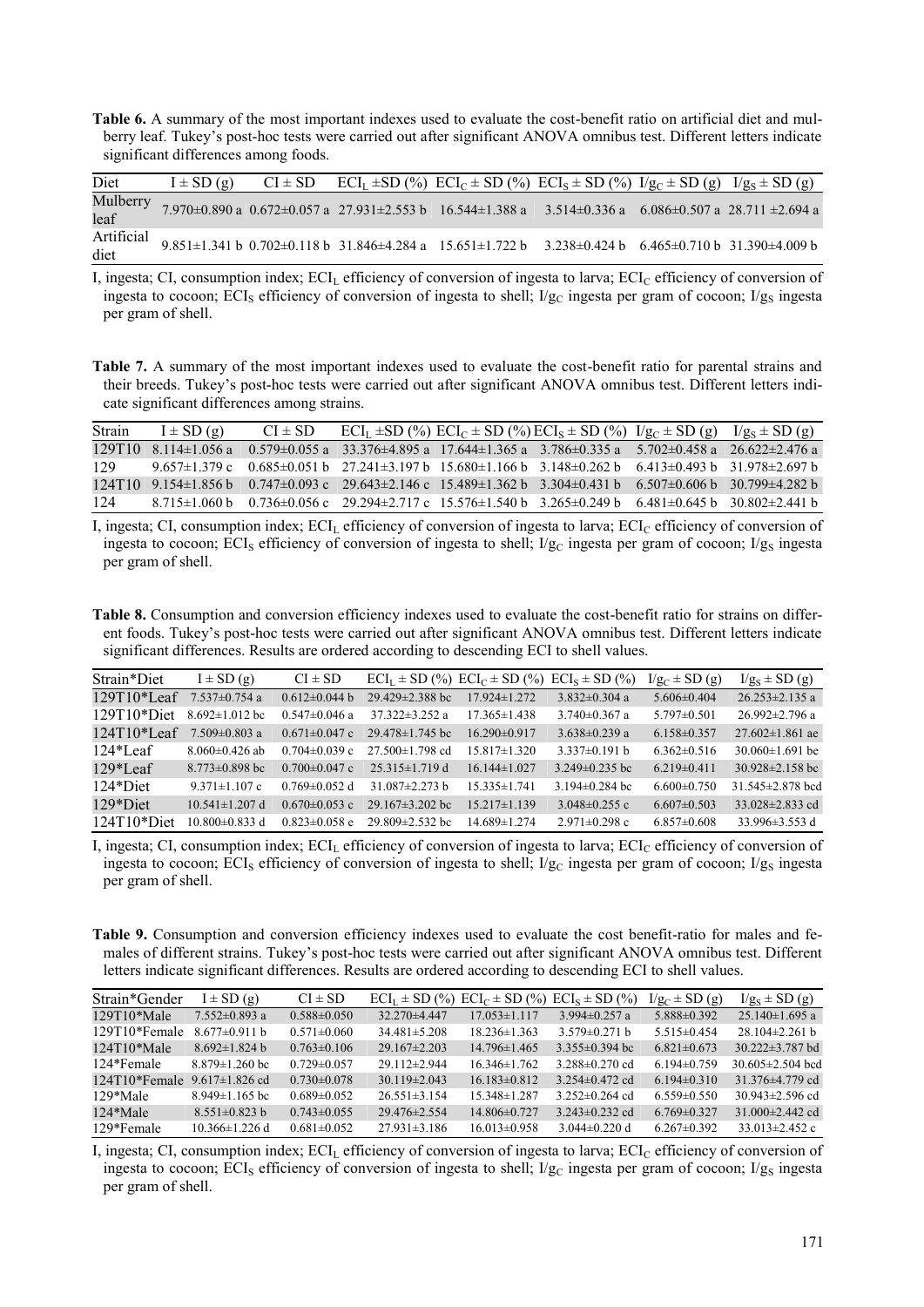Gender effect was significant for all indexes except for ECI and ECD to larva. The factor Diet was highly significant (p-level  $\leq$  0.001) for all indexes, while the Strain effect was significant for all indexes except for ECD to cocoon and shell and for  $D/g$  to shell. As in the previously-mentioned case of the consumption traits, 129T10 selected individuals appeared to be excellent performers with the highest ECI values and the lowest I/g of cocoon and shell values (table 7). Females were better at converting food matter into larval mass and cocoons but inferior to males in converting it to silk shells. It is noteworthy that this result makes sense as females have to allocate resources for egg production too; however, this datum disagrees with the findings of Rahmathulla and Suresh (2008). Once again the Food factor showed an interaction with the Strain factor producing a strong effect principally on the 124-124T10 strains and particularly on the ECI to shell, which is one of the ultimate indexes to evaluate nutritional efficiency. While 124T10 on mulberry leaf was not significantly different from 129T10 (the best on both foods; table 8), if fed with artificial diet, this selected strain had the worst ECI to shell value. Moreover, the same pattern could be individuated by looking at the ingesta required to produce one gram of silk shell (I/g to shell; table 8) whereas this difference is less extreme by looking at ECI to cocoon and to larva.

# **Discussion and conclusions**

Silkworm conversion efficiency connected to a low level of food consumption is one of the chief factors in optimizing the benefit-cost ratio in the field of sericulture. Experiments have been recently performed in this direction and improvements have been achieved using strains adapted to tropical climates, which are characterized by a low conversion efficiency and which, therefore, obtain large benefits from selection processes based on nutritional indexes. In the present work the same target was pursued on monovoltine strains, welladapted to temperate climates, and already capable of a good conversion of proteins which they obtain from food. Since the goal was to enhance silk production on both mulberry leaf and artificial diet but not on a "power component" basis (Scriber and Lederhouse, 1983) i.e., not by increasing the quantity of ingested food, our strategy was focused on consecutive rearing cycles by alternating high-low stringency. The low stringency step was performed on mulberry leaf, when larvae were selected only according to their productivity (cocoon and shell weight and silk ratio), while the high stringency step was represented by rearing cycles on artificial diet. In this case, larvae were not fed *ad libitum* during the last instar, as they were fed on mulberry leaf, but with a fixed amount of diet; therefore, on this basis, it was possible to identify those individuals which were able "to produce more with less". On the other hand, artificial diet represented an additional constraint for the larvae, since adaptability to this mulberry succedaneum is not equal for all strains, even though this trait is selectable. In this study we used artificial diet, because of

its possibility to be standardised and because its nutritional value is similar to that of leaf for strains that adapt to it. Therefore, we used only the quantity of diet as a limiting factor. For this research we did not use autumn leaf, which usually shows a lower nutritional value than spring leaf, because its quality changes according to different years, depending on the summer season (i.e. quantity of rain, average temperatures, insect pest damages to plants...). Our aim was not to select for a poor nutritional value of leaf, but for a limited quantity of leaf, in order to save labour and material in a commercial rearing of newly-selected strains or their hybrids. Therefore, we think that new selections and hybrids will be efficient with regard to food consumption, but not necessarily resistant to nutritional constraints due to the bad quality of food.

After three years of selection the evaluation of nutritional indexes confirmed that the adopted strategy worked, although with variable efficacy. According to Ramesha *et al*. (2012), CI and ECI are the driving indexes in deciding efficiency of strains and thus, in our conditions, 129T10 expressed the best performances. On the whole, it showed the lowest I and CI values on both foods consistently for males and females. The conversion efficiency of ingesta to larva, cocoon and shell were the highest and the grams of ingesta necessary to produce one gram of cocoon and silk shell were the lowest, indicating that the larval enzymatic apparatus used to convert nutrients to body matter and, more specifically, to silk proteins was finely tuned (Rahmathulla *et al*., 2004). On the other hand, 124T10 showed contrasting results on the two different foods. The ingesta value was the highest on artificial diet. However, when switched to mulberry leaves, its performances clearly changed and 124T10 showed the best I value and results related to CI were very similar to those of 129T10 (table 8). Moreover, ECI to shell had also the same pattern: similar to 129 and 124 on the diet, to 129T10 on the mulberry leaf, as pointed out in table 8.

Therefore, the implemented selection strategy worked well for 129T10, which showed the best performances and an important improvement compared to its parental strain in all our conditions. Due to low values of I and CI this achievement seems to be linked to the capability of larvae to maintain their metabolism working properly in spite of a low intake of nutrients indicating a high conversion efficiency, which is confirmed by ECI, ECD and I/g values. In the case of 124T10, the adopted selection process seems only partly appropriate since desired results were achieved merely on mulberry leaf and were not always statistically significant. Looking at the contrasting performances of the 124-124T10 couple on diet and leaf, we suppose that in our selection strategy there were two forces acting against each other: the first one to ameliorate performances, the other to increase adaptability to artificial diet. The final effect was that 124T10 enhanced its performances slightly on leaf as a weak result of the selection process, but worsened on diet since it was not able to fully exploit this food matrix. Probably adaptation represented a stronger constraint than selection for improved performances. This led 124, which did not undergo any imposed pressure,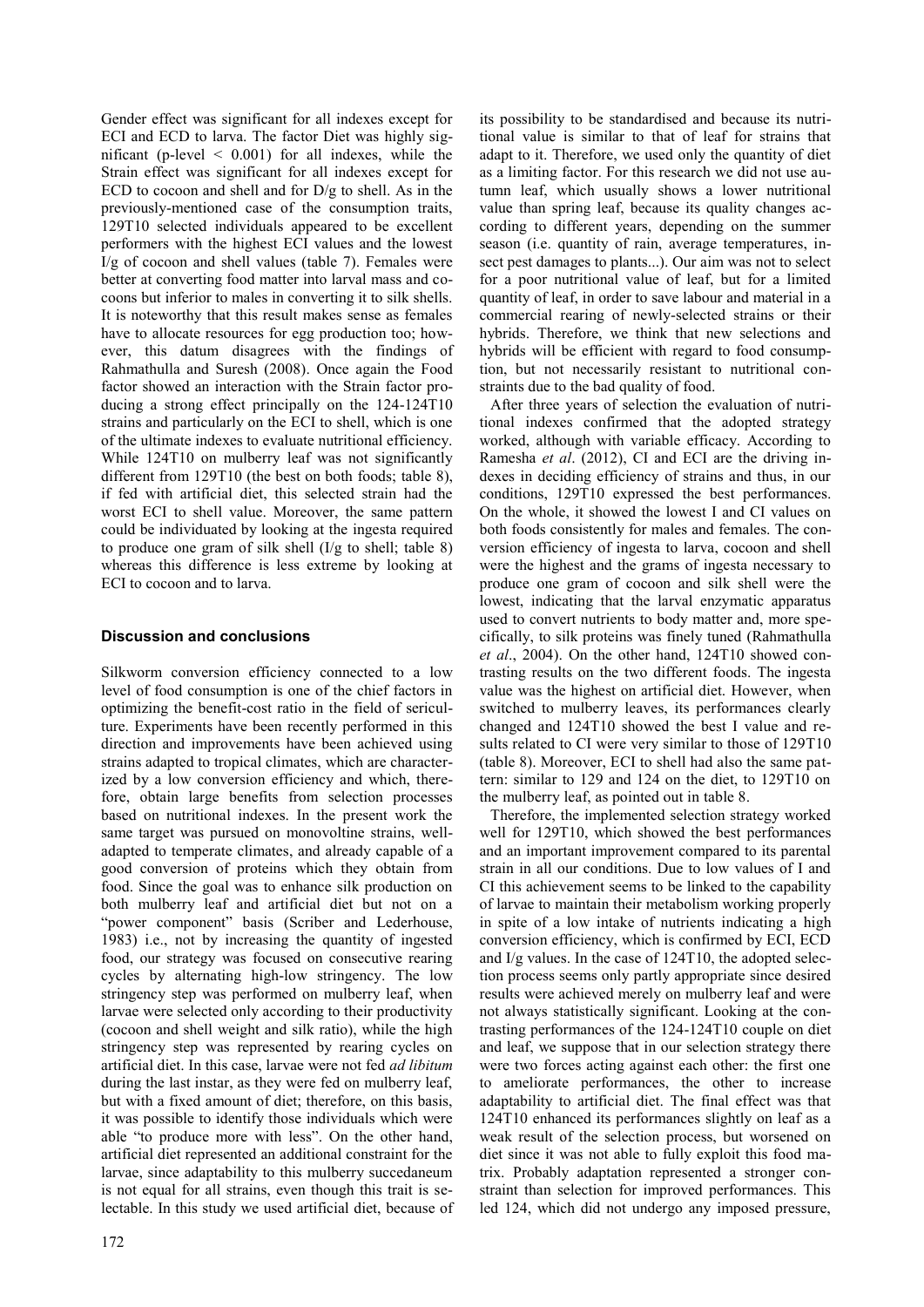to be better than its selected offspring on artificial diet (see for instance I and ECI to shell even though the latter without significant differences).

On the other hand, a weak improvement of production performances of 124T10 on mulberry leaf and high values of RGR (data not shown) and ECI to larva on diet indicated that larvae were consuming a lot of food in order to reach the selection objectives, but without succeeding. This phenomenon might be due to differences in amylase activity of different strains or to the scarce development of a symbiotic intestinal flora in the diet rearing (Moon and Seol, 1983; Chatterjee *et al.*, 1993; Manjula *et al.*, 2010).

In conclusion, our strategy proved to work on 129 and to a certain extent also on 124, even though with a lower efficiency; these experimental data suggest that in case of strains with low adaptability to the artificial diet (for example, Chinese strains) a preliminary period of adaptation to diet should be established before starting with a strict selection process. The evaluation by means of nutritional indexes can thus be used as a measure of adaptability to diet and as a tool to decide whether to select both foods or just mulberry leaves. In addition, obtained breeds can represent a starting point for the production of hybrids, whose performances can be further improved through heterosis (Singh *et al.*, 2012).

#### **Acknowledgements**

The authors thank all the technical staff of CRA-API, which contributed to data collection and to silkworm strains conservation. This research is in partial fulfilment of the requirements for a PhD degree at the Padua University (Italy); PhD school of Crop Science.

#### **References**

- CANDY S. G., BAKER S. C., 2002.- Calculating food consumption in the laboratory: A formula to adjust for natural weight loss.- *Australian Journal of Entomology*, 41 (2): 170-173.
- CAPPELLOZZA S., SAVIANE A., 2009.- La dieta artificiale per il baco da seta: metodica per l'allevamento su piccola scala.- *Apoidea*, 6: 46-57.
- CAPPELLOZZA L., CAPPELLOZZA S., SAVIANE A., SBRENNA G., 2005.- Artificial diet rearing system for the silkworm *Bombyx mori* (Lepidoptera: Bombycidae): effect of vitamin C deprivation on larval growth and cocoon production.- *Applied Entomology and Zoology*, 40 (3): 405-412.
- CHATTERJEE S. N., RAO C. G. P., CHATTERJEE G. K., ASHWATH S. K., PATNAIK A. K., 1993.- Correlation between yield and biochemical parameters in the mulberry silkworm, *Bombyx mori* L.- *Theoretical and Applied Genetics*, 87 (3): 385-391.
- ESFANDARANI M. T., BAHREINI R., TAJABADI N., 2002.- Effect of mulberry leaves moisture on some traits of the silkworm (*Bombyx mori* L.).- *Sericologia*, 42 (2): 285-289.
- GAMO T., HIRABAYASHI T., 1983.- Genetic analysis of growth rate, pupation rate and some quantitative characters by diallel cross in the silkworm, *Bombyx mori* L.- *Japanese Journal of Breeding*, 33 (2): 178-190.
- GREISS H., 2003.- Genetic-selection studies on silkworm *Bombyx mori* L. under different environmental conditions. 63 pp. *PhD Thesis*, University of Sofia, Bulgaria.
- GREKOV D., KIPRIOTIS E., TZENOV P., 2005.- *Sericulture training manual*.- National Agricultural Research Foundation, Komotini, Greece.
- HAMAMOTO H., KAMURA K., RAZANAJATOVO I. M., MURA-KAMI K., SANTA T., SEKIMIZU K., 2005.- Effects of molecular mass and hydrophobicity on transport rates through nonspecific pathways of the silkworm larva midgut.- *International Journal of Antimicrobial Agents*, 26 (1): 38-42.
- HAMAMOTO H., TONOIKE A., NARUSHIMA K., HORIE R., SEKI-MIZU K., 2009.- Silkworm as a model animal to evaluate drug candidate toxicity and metabolism.- *Comparative Biochemistry and Physiology. C*, 149 (3): 334-339.
- KAITO C., SEKIMIZU K., 2007.- A silkworm model of pathogenic bacterial infection.- *Drug discoveries & therapeutics*, 1 (2): 89-93.
- KATO T., KAJIKAWA M., MAENAKA K., PARK E. Y., 2010.- Silkworm expression system as a platform technology in life science.- *Applied microbiology and biotechnology*, 85 (3): 459-470.
- MANJULA S., SABHANAYAKAM S., MATHIVANAN V., SARAVA-NAN N., 2010.- Studies on the changes in the activities of digestive enzymes in the midgut of silkworm *Bombyx mori* (L.). (Lepidoptera: Bombycidae) fed with mulberry leaves supplemented with Indian bean (*Dolichos lablab*).- *International Journal of Biological & Medical Research*, 1 (4): 168-171.
- MOON J. Y., SEOL G. Y., 1983.- Varietal difference in amylase activity of larval digestive fluid of the silkworm bombyx mori, reared on artificial diet.- *The sericultural journal of Korea*, 24 (2): 73-80.
- PAUL D. C. C., SUBBA RAO G., DEB D. C. C., 1992.- Impact of dietary moisture on nutritional indices and growth of *Bombyx mori* and concommitant larval duration.- *Journal of Insect Physiology*, 38 (3): 229-235.
- RAHMATHULLA V. K., SURESH H. M., 2008.- Feed consumption and conversion efficiency in male and female bivoltine silkworms (*Bombyx mori* L.) - a comparative study.- *Journal of the Entomological Research Society*, 10 (1): 59-65.
- RAHMATHULLA V., MATHUR V., GEETHA DEVI R., 2004.- Growth and dietary efficiency of mulberry silkworm (*Bombyx mori* L.) under various nutritional and environmental stress conditions.- *Philippine Journal of Science*, 133 (1): 39-43.
- RAMESHA C., ANURADHA C. M., LAKSHMI H., SUGNANA K. S., SESHAGIRI S. V., GOEL A. K., SURESH K. C., KUMARI S. S., 2010.- Nutrigenetic traits analysis for identification of nutritionally efficient silkworm germplasm breeds.- *Biotechnology*, 9 (2): 131-140.
- RAMESHA C., LAKSHMI H., KUMARI S. S., ANURADHA C. M., KUMAR C. S., 2012.- Nutrigenetic screening strains of the mulberry silkworm, *Bombyx mori*, for nutritional efficiency.- *Journal of Insect Science*, 12 (15): 1-17.
- SAKAGUCHI B., 1978.- Morphology, pp 32-39. In: *The silkworm: an important laboratory tool* (TAZIMA Y., Ed.).- Kodansha Ltd, Tokyo, Japan.
- SCRIBER J. M., LEDERHOUSE R. C., 1983.- Temperature as a factor in the development and feeding ecology of tiger swallowtail caterpillars, *Papilio glaucus* (Lepidoptera).- *Oikos*,  $40.95 - 102$
- SCRIBER J. M., SLANSKY JR. F., 1981.- The nutritional ecology of immature insects.- *Annual Review of Entomology*, 26 (1): 183-211.
- SEIDAVI A., 2009.- Determination and comparison of nutritional indices in commercial silkworm hybrids during various instars.- *Asian Journal of Animal and Veterinary Advances*, 4 (3): 104-113.
- SINGH T., SINGH P. K., SAHAF K. A., 2012.- The heterosis phenomenon in mulberry silkworm, *Bombyx mori* L. (Lepidoptera: Bombycidae).- *Annals of Biological Research*, 3 (9): 4330-4336.